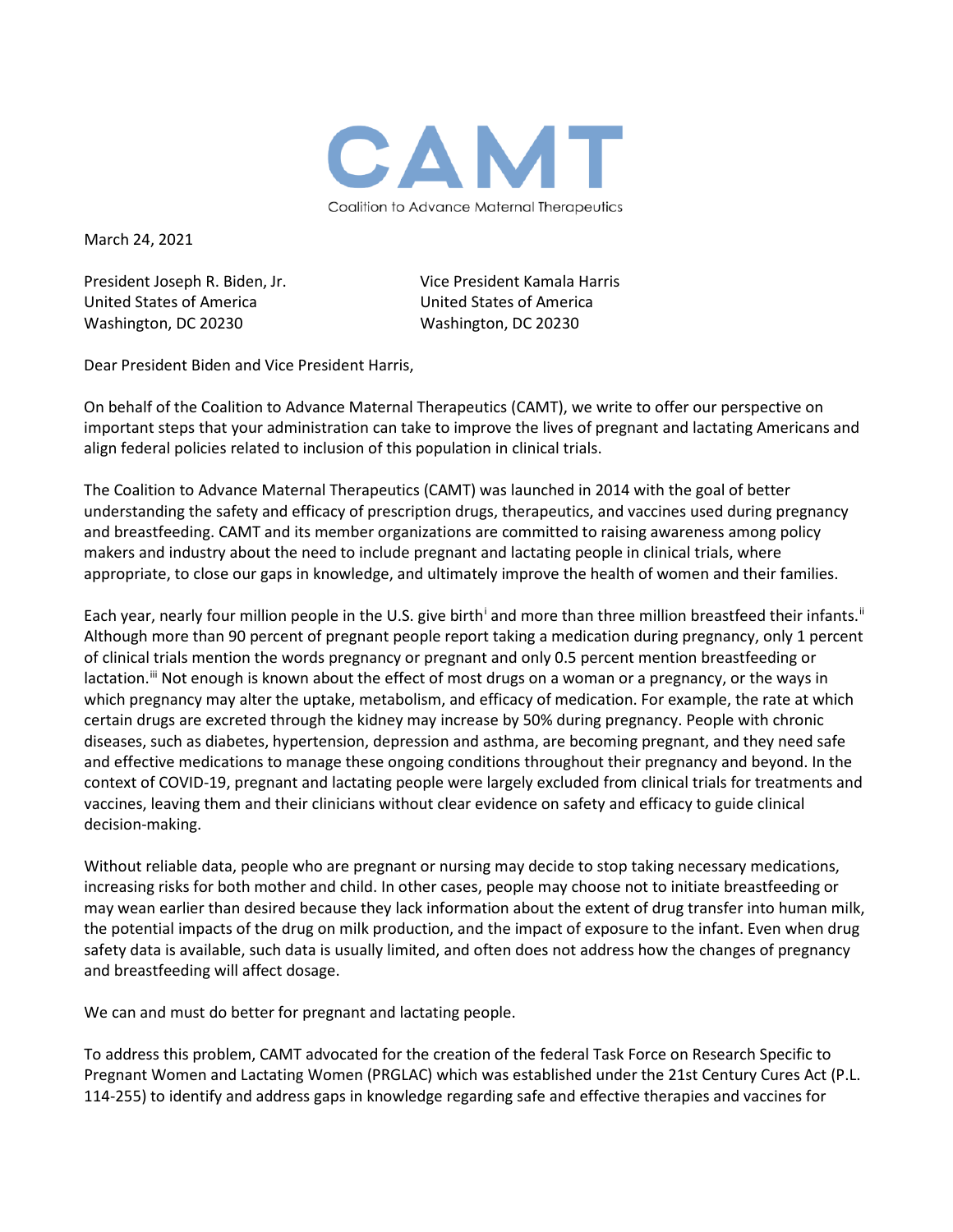pregnant and lactating women. In 2018, PRGLAC released a Report to Congress that included 15 detailed recommendations to promote the inclusion of pregnant and lactating people in clinical trials.<sup>[iv](#page-2-3)</sup> PRGLAC took these recommendations further in an implementation report to the Secretary of Health and Human Services (HHS) released in August 2020 (PRGLAC Implementation Plan). [v](#page-2-4)

## **We write now to request that your administration act as quickly as possible to harmonize agency-wide policies to make clear that default research protocols should be inclusion, and not exclusion, of pregnant and lactating people in clinical trials as recommended and described in the PRGLAC Implementation Plan.**

In January 2019, HHS and other agencies implemented changes to the so-called "Common Rule"[vi](#page-2-5) regulations for the protection of human subjects in research, including the removal of pregnant women as an example of a "vulnerable population" that requires additional ethical scrutiny prior to participating in research. While this was an important first step, we write now to request that HHS Office for Human Research Protections (OHRP) issue additional guidance to signal that inclusion of pregnant women and lactating women in research, with appropriate protections, is expected. Such additional HHS guidance could serve as a valuable educational document for institutional review boards (IRBs) and clinical researchers across the country. We likewise request that the Food and Drug Administration (FDA) update its policies to reflect the 2019 change to the Common Rule.

**We further ask that the National Institutes of Health and FDA require clinical trial sponsors to provide justification for exclusion of pregnant or lactating people from their study design in any applications to the government.** Such guidance could shift expectations for research collaborations across federal agencies and/or with non-governmental research entities, including industry, from a culture of protecting pregnant and lactating people *from* research to protecting them *through* research. Requiring this justification may be implemented without any statutory changes and this policy change would be a clear signal that your administration is committed to tackling this issue.

We note for future conversations that even with the revisions to the Common Rule described herein, ethical concerns and the potential for liability remain for research conducted during pregnancy and lactation. While no single solution to these concerns may be apparent, we encourage your administration to continue conversations centered on liability issues as a mix of protections and incentives that may partly address these issues.

**Finally, we encourage you to extend PRGLAC's charter or establish another advisory committee with a similar range of expertise to ensure that the steps recommended by PRGLAC are implemented and progress is monitored.** As described herein, much work is left to do to improve treatment options for pregnant and lactating people, and PRGLAC's charter expired March 13, 2021. Oversight from a dedicated group of experts is needed to continue to make progress in establishing therapeutic options for pregnant and lactating people.

We thank you for your time and consideration and urge you to take steps to continue this important work. CAMT, and its member organizations, stand ready to assist you. If you have questions, please contact Elizabeth Karan at [ekaran@artemispolicygroup.com.](mailto:ekaran@artemispolicygroup.com)

## **Coalition to Advance Maternal Therapeutics**

American Academy of Pediatrics American Association of Colleges of Pharmacy American College of Nurse-Midwives American College of Obstetricians and Gynecologists Association of Maternal & Child Health Programs Elizabeth Glaser Pediatric AIDS Foundation